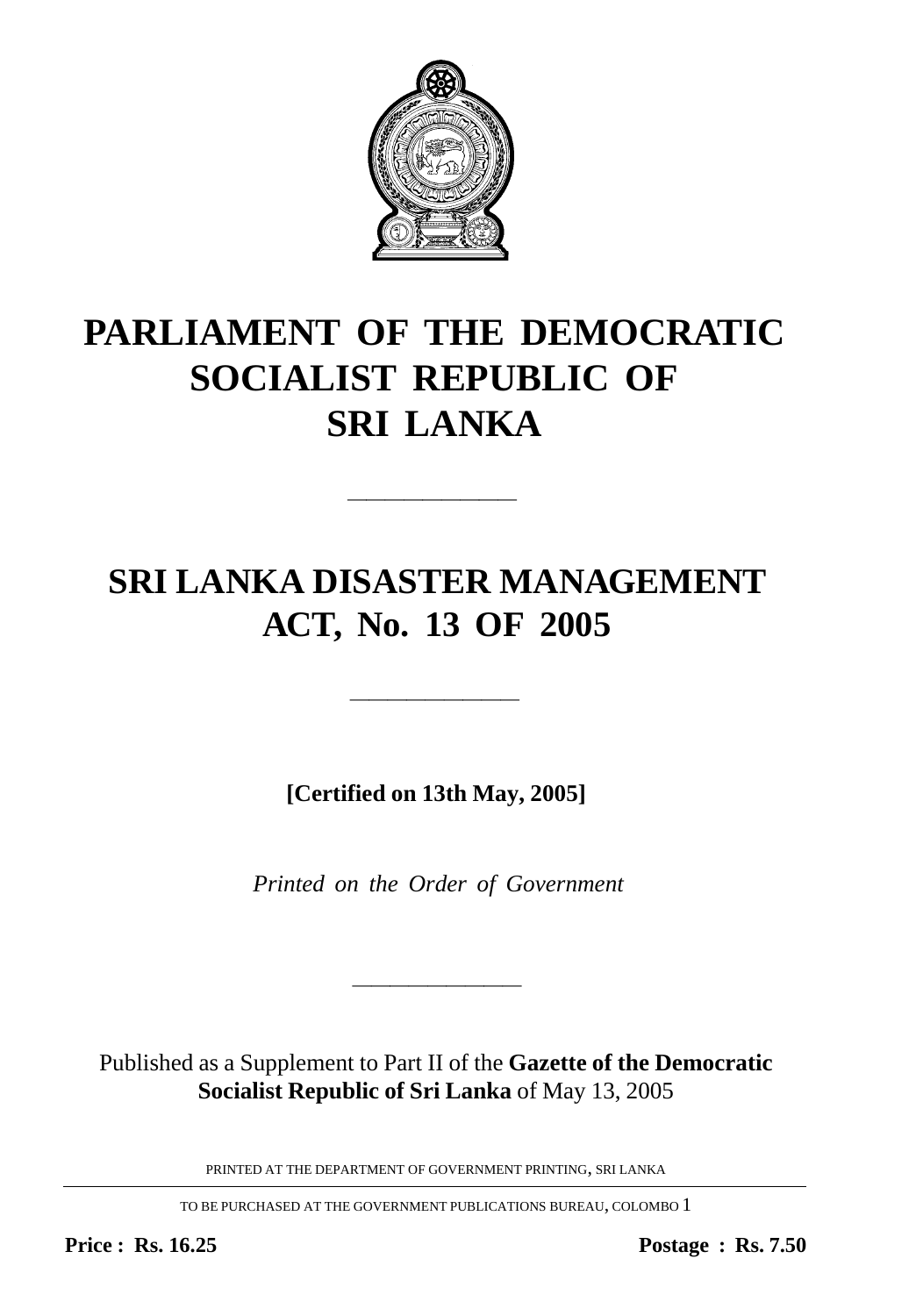#### [Certified on13th May, 2005]

L. D.  $-$ O. 56/90.

AN ACT TO PROVIDE FOR THE ESTABLISHMENT OF THE NATIONAL COUNCIL FOR DISASTER MANAGEMENT; THE DISASTER MANAGEMENT CENTRE; THE APPOINTMENT OF TECHNICAL ADVISORY COMMITTEES; THE PREPARATION OF DISASTER MANAGEMENT PLANS; THE DECLARATION OF A STATE OF DISASTER; THE AWARD OF COMPENSATION AND FOR MATTERS CONNECTED THEREWITH OR INCIDENTAL THERETO.

WHEREAS human life, property and the environment of Sri Lanka is being threatened and endangered due to certain disasters taking place within the territory of Sri Lanka: Preamble.

AND WHEREAS it has become necessary to protect human life and property of the people and the environment of Sri Lanka from the consequence of these disasters, by effectively dealing with them from a national perspective by the preparation of a national policy and a plan and by the appointment of centrally co-ordinated committees and institutions to give effect to such policy and plan :

NOW THEREFORE be it enacted by the Parliament of the Democratic Socialist Republic of Sri Lanka as follows :—

| 1. This Act may be cited as the Sri Lanka Disaster Short title. |  |
|-----------------------------------------------------------------|--|
| Management Act, No. 13 of 2005, and shall come into             |  |
| operation on such date (hereinafter referred to as the          |  |
| "appointed date") as the Minister may appoint by Order          |  |
| published in the Gazette.                                       |  |

**2.** (1) There shall be established a body called the National Council for Disaster Management (hereinafter in this Act referred to as the "Council").

(2) The Council shall by the name assigned to it by subsection (1), be a body corporate and shall have perpetual succession and a common seal and may sue and be sued in such name.

Establishment of the National Council for Disaster Management.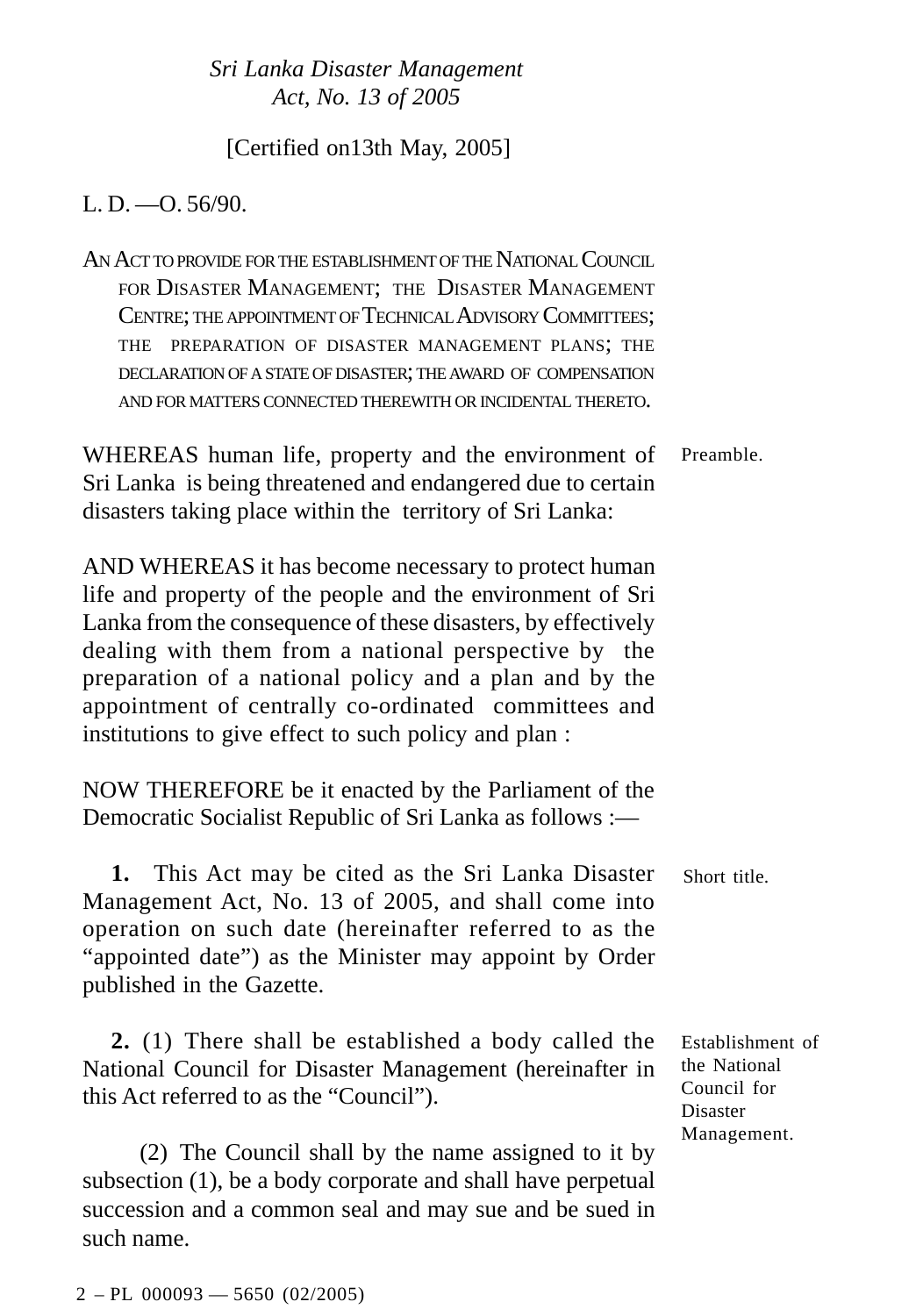Constitution of the Council.

- **3.** (1) The Council shall consist of —
- (*a*) the President, who shall be the Chairman of the Council (hereinafter referred to as the "Chairman");
- (*b*) the Prime Minister, who shall be the Vice-Chairman of the Council;
- (*c*) the Leader of the Opposition;
- (*d*) the Ministers in charge of the following subjects :—
	- (i) Social Welfare ;
	- (ii) Rehabilitation and Reconstruction ;
	- (iii) Environment ;
	- (iv) Home Affairs ;
	- (v) Health ;
	- (vi) Science and Technology ;
	- (vii) Housing ;
	- (viii) Coast Conservation ;
		- (ix) Irrigation ;
		- (x) Power ;
		- (xi) Defence ;
	- (xii) Police ;
	- (xiii) Finance ;
	- (xiv) Land;
	- (xv) Fisheries and Aquatic Resources ;
	- (xvi) Foreign Affairs;
	- (xvii) Water Supply;
	- (xviii) Highways;
		- (xix) Urban Development
		- (xx) Education;
- (*e*) the Chief Ministers of every Provincial Council established by Article 154A of the Constitution :

Provided that in case where the Provincial Council is not elected for any Province, the Governor appointed for such Province; and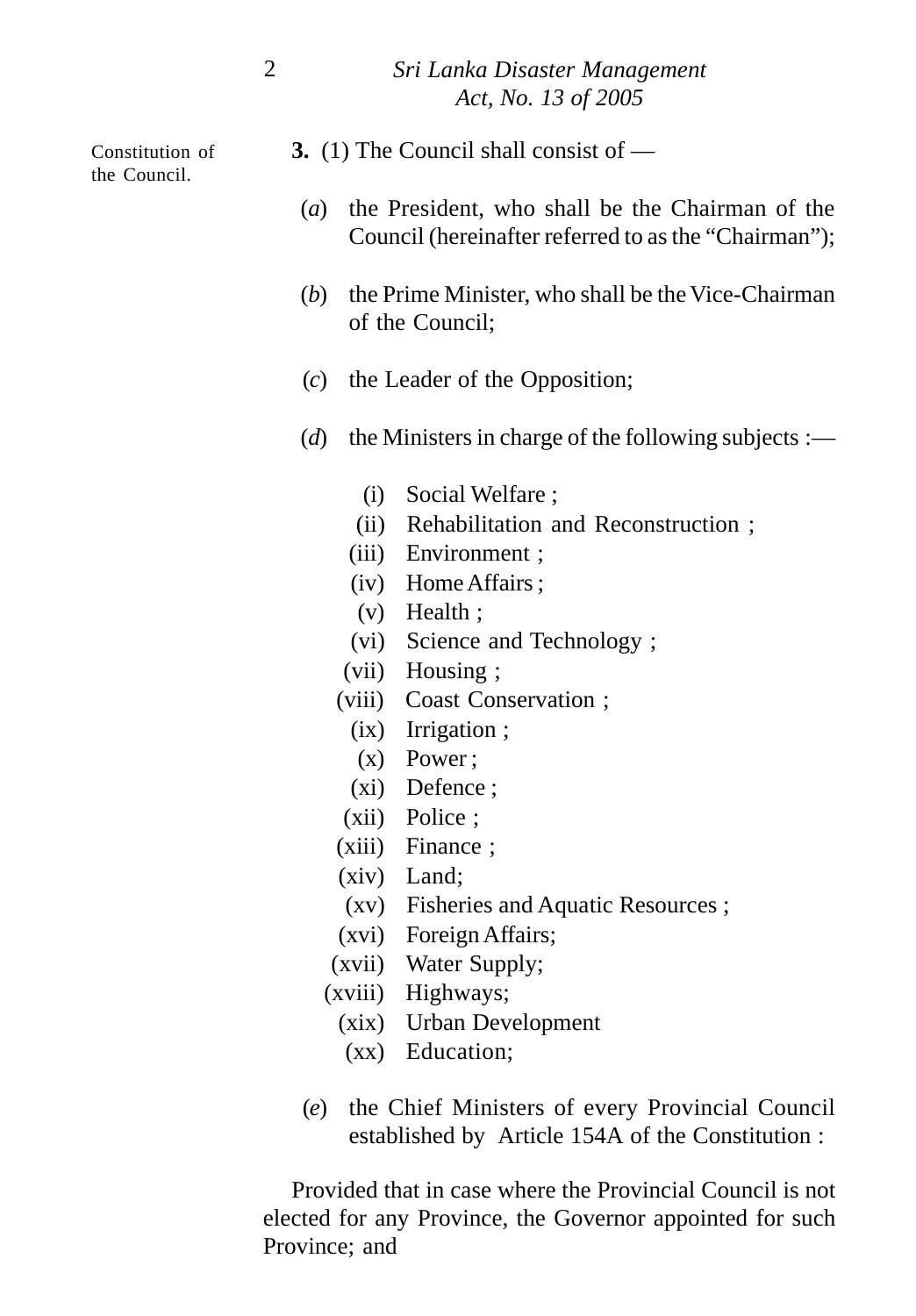(*f*) the persons referred to in subsection (3).

(2) The Council shall appoint a person to be the Secretary to the Council, and the person so appointed shall also be a member of the Council.

(3) The Speaker shall in consultation with the Leader of the Opposition, nominate five persons from amongst the opposition Members of Parliament to be members of the Council.

(4) The Council may from time to time co-opt as a member of the Council, any Minister in charge of any other subject for such period as it may consider necessary.

(5) Where a subject referred to in subsection (1) is a subject which the President has assigned to himself or is a subject which has been assigned to the Prime Minister, a person nominated by the President or the Prime Minister, as the case may be, shall represent the President or the Prime Minister at the Council.

| 4. | The functions of the Council shall be— | Functions of the |
|----|----------------------------------------|------------------|
|    |                                        | Council.         |

- (*a*) to formulate a national policy and program on the management of disasters which shall provide  $for -$ 
	- (i) the protection of life of the community and environment from disaster and the maintenance and development of disaster affected areas ;
	- (ii) the effective use of resources for preparedness, prevention, response, relief, reconstruction and rehabilitation ;
	- (iii) the enhancement of public awareness and training to help people to protect themselves from disasters ;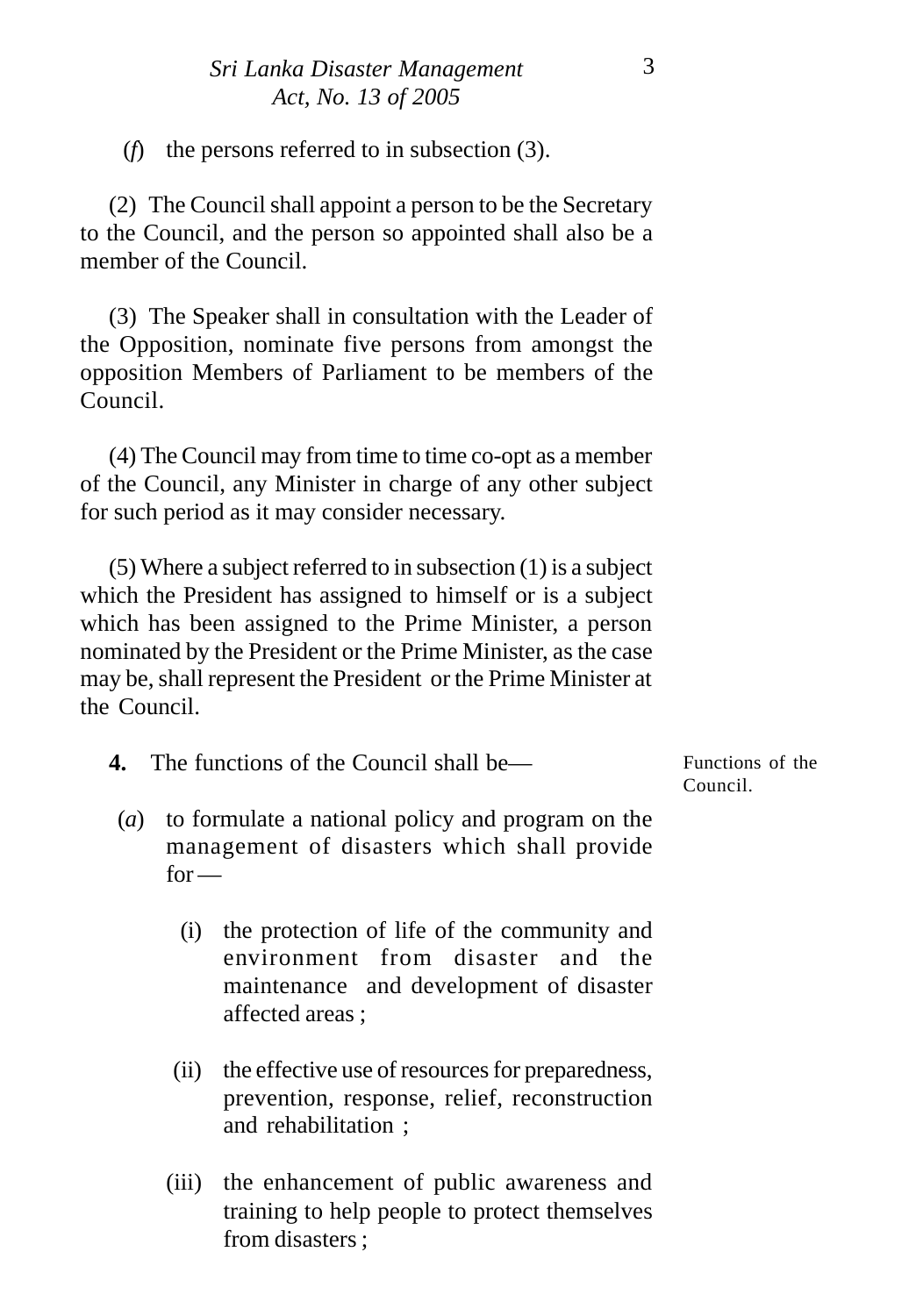- (iv) capacity building, among persons living in areas vulnerable to disaster, in relation to risk management and the application of disaster management and mitigation practices ; and
- (v) pre-disaster planning, preparedness and mitigation while sustaining and further improving post-disaster relief, recovery and rehabilitation capabilities ;
- (*b*) to prepare and formulate the National Disaster Management Plan and the National Emergency Operation Plan based on the national policy and program formulated under paragraph (*a*), in order to ensure —
	- (i) preparedness for disasters and any other emergencies ;
	- (ii) risk prevention ; and
	- (iii) the prevention and mitigation of disaster ;
- (*c*) to monitor the implementation of the National Disaster Management Plan and the National Emergency Operation Plan and to submit such plans to the Cabinet of Ministers for its approval ;
- (*d*) to facilitate emergency response, recovery, relief, rehabilitation and reconstruction in the event of any disaster ;
- (*e*) where it considers appropriate, to take all steps necessary to counter any disaster or impending disaster, in accordance with the National Disaster Management Plan or in accordance with such measures as may be decided by the Council for such purposes ;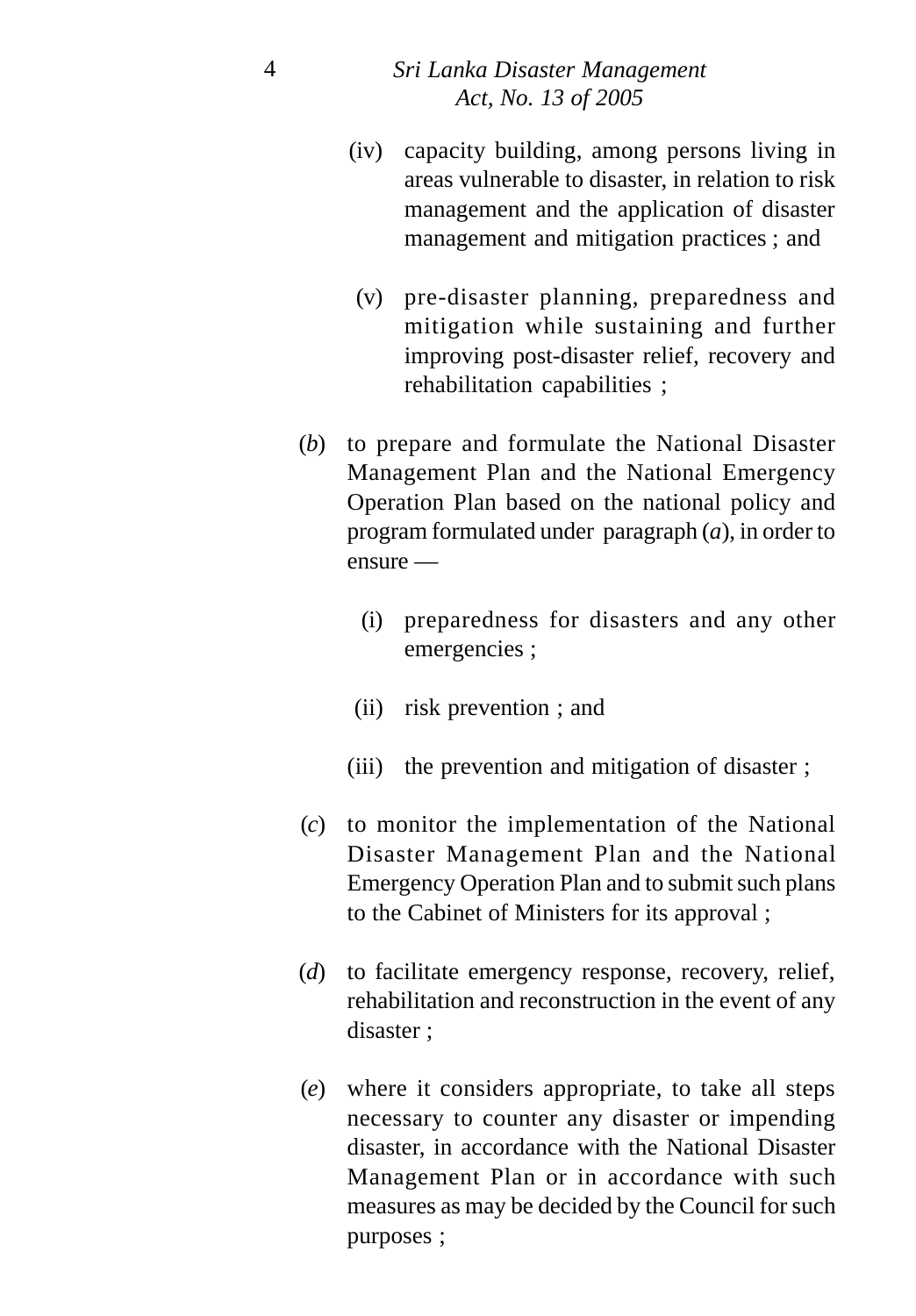- (*f*) to direct, co-ordinate and monitor the activities of the Disaster Management Centre established under section 8 and the appropriate organizations designated under section 21, and to ensure that available resources are used effectively by such Centre and organizations in the discharge of their functions ;
- (*g*) to ensure that adequate publicity is given to the National Disaster Management Plan and the National Emergency Operation Plan;
- (*h*) to specify guidelines to be complied with by every Ministry, Government Department and public corporation in the preparation of Disaster Management Plans under section 10;
- (*i*) to facilitate and support local and community self reliance in the event of any potential or actual disaster ;
- (*j*) to promote public awareness campaigns relating to disaster management and funding of research and development on disaster management ;
- (*k*) to facilitate liaison with organizations and persons pursuing hazard, vulnerability and risk reduction studies and implementing action programmes and commissioning such studies and action programmes;
- (*l*) to assign functions and responsibilities to the Disaster Management Centre established under section 8;
- (*m*) to initiate programmes relating to prevention and mitigation of disaster and the provision of relief, rehabilitation and reconstruction;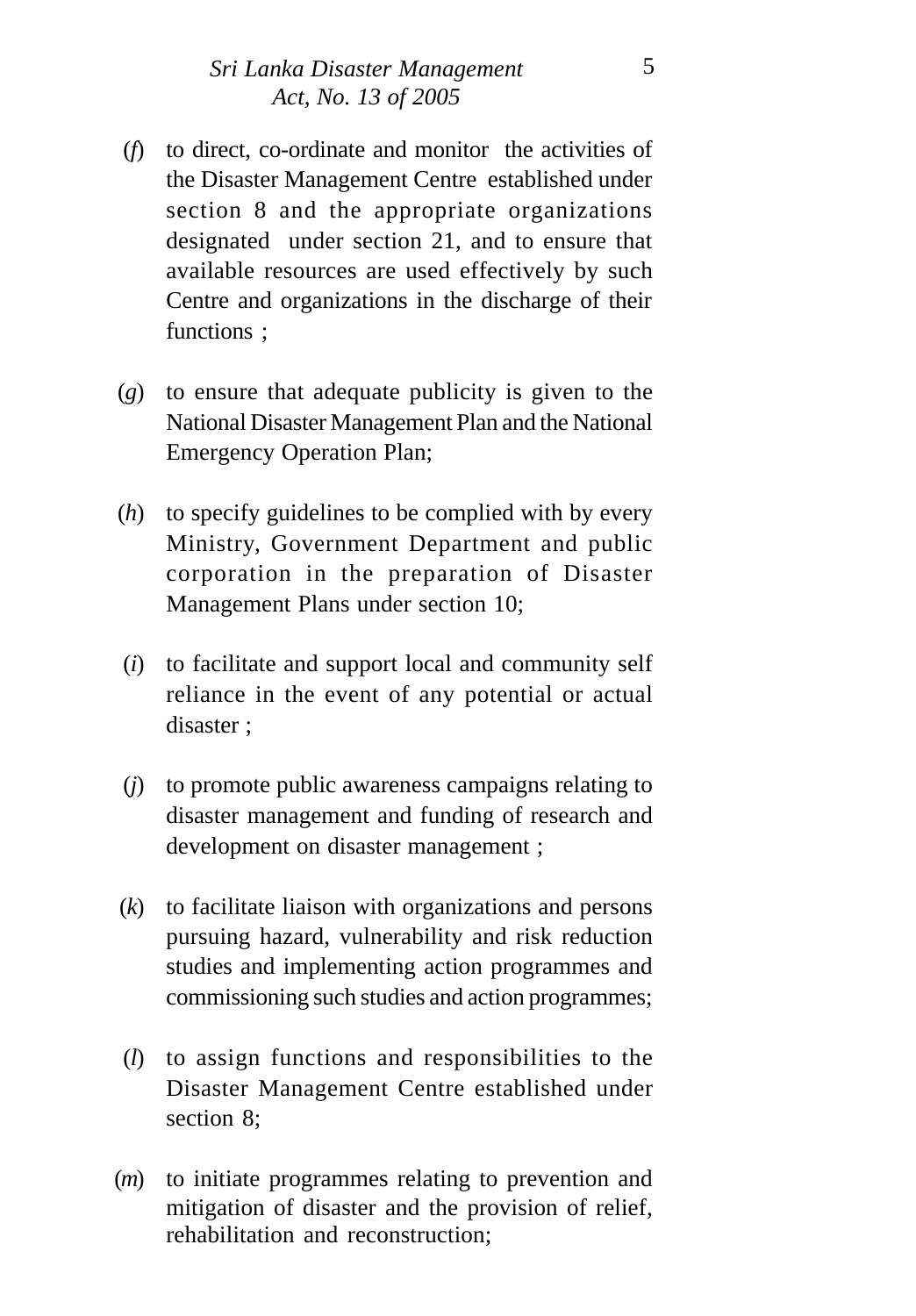| $(n)$ to appraise the Cabinet of Ministers on all relevant |
|------------------------------------------------------------|
| matters connected with any potential and actual            |
| disasters:                                                 |

(*o*) to recommend the allocation of funds for disaster management from the relevant authorities and bodies and the Reconstruction and Rehabilitation Fund, established by the Reconstruction and Rehabilitation Fund Act, No. 58 of 1993.

**5.** (1) The Council shall meet as often as may be necessary, but not less than once in every three months. Meeting of the Council.

> (2) The Chairman shall, if present preside at all meetings of the Council. In the absence of the Chairman from any such meeting of the Council, the Vice-Chairman shall preside at such meeting.

> (3) Where both the Chairman and the Vice-Chairman are not present at any meeting of the Council a member elected by the members present at the meeting from among themselves, shall preside at such meeting.

| Quorum at | <b>6.</b> (1) The quorum for any meeting of the Council shall |
|-----------|---------------------------------------------------------------|
| meetings. | be one-third of its total membership.                         |

(2) The Council may regulate the procedure in regard to the meetings of the Council and the transaction of business at such meetings.

Seal of the Council.

**7.** (1) The seal of the Council shall be determined and devised by the Council and may be altered in such manner as may be determined by the Council.

(2) The seal of the Council shall be in the custody of the Secretary to the Council.

(3) The Seal of the Council shall not be affixed to any instrument or document except with the sanction of the Council and in the presence of two members of the Council who shall sign the instrument or document in token of their presence.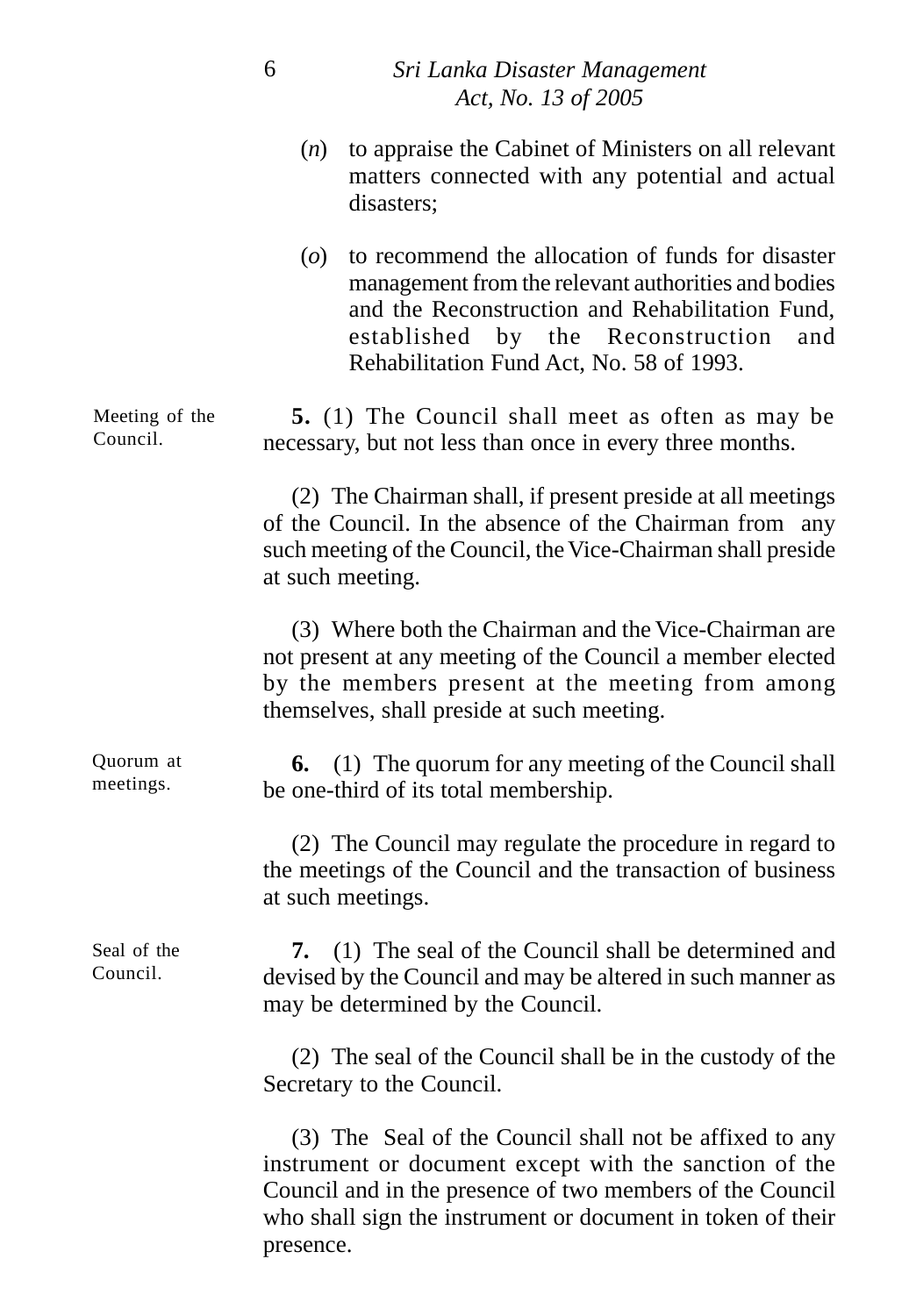(4) The Council shall maintain a register of the instruments and documents to which the seal of the Council has been affixed.

**8.** (1) There shall be established for the purposes of this Act, a Disaster Management Centre headed by a Director-General and such number of other directors as may be determined by the Council. The Director-General and other Directors shall be appointed by the Council in consultation with the Minister.

(2) The functions of the Centre established under subsection (1) shall be as assigned by the Council, and shall include the following :—

- (*a*) assisting the Council in the preparation of the National Disaster Management Plan and the National Emergency Operation Plan and proposals for upgrading the same when it becomes necessary ;
- (*b*) taking responsibility for the implementation of the National Disaster Management Plan and the National Emergency Operation Plan, and upon the declaration of a state of disaster to direct and coordinate the implementation of the National Emergency Operation plan;
- (*c*) ensuring that the various Disaster Management Plans prepared by Ministries, Government Departments or public corporations conforms to the National Disaster Management Plan ;
- (*d*) based on Disaster Management Plans prepared by various Ministries, Government Departments and public corporations under section 10, preparing and implementing programmes and plans for disaster preparedness, mitigation, prevention, relief, rehabilitation and reconstruction activities and coordinating of organizatins which implement such

Establishment of Disaster Management Centre.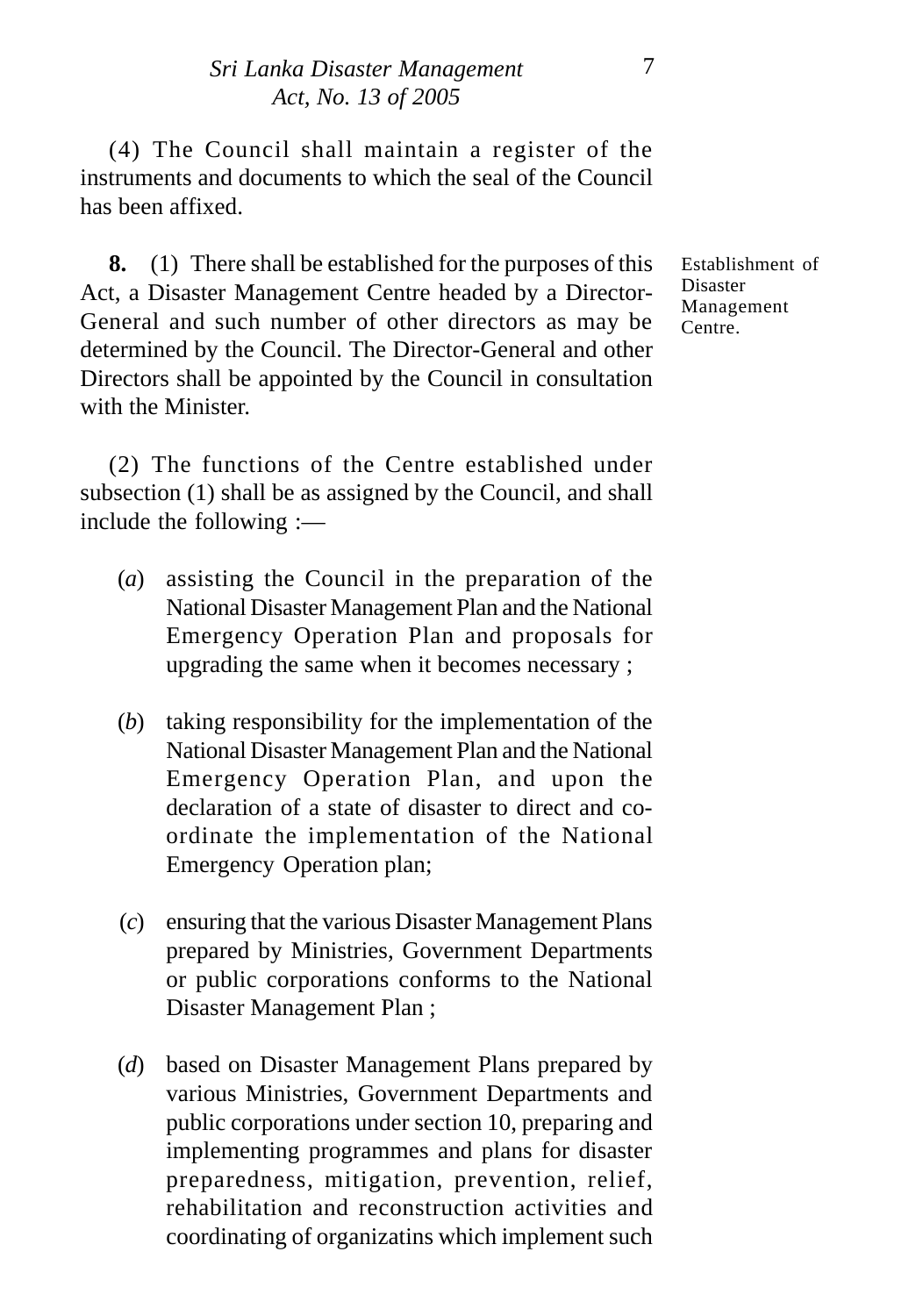programmes and plans and obtain financial assistance form the Treasury for such activities and release the same to the relevant regions and monitor and evaluate these activities ;

- (*e*) issuing instructions and guidelines to appropriate organizations, non-governmental organizations, district secretaries and divisional secretaries on activities relating to disaster management and initiating and implementing work programmes in co-ordination with such organizations and secretaries :
- (*f*) promoting research and development programmes in relation to disaster management and setting up and maintaining a data base on disaster management; and
- (*g*) submitting reports to the Council from time to time and whenever required by the Council in regard to its activities.

**9.** (1) In the discharge of their functions under this Act, the Council and the Disaster Management Centre shall be assisted by such number of Techincal Advisory Committees as shall be deemed necessary by the Council, consisting of professionals and experts having expertise in relation to the respective functions and responsibilities, as the case may be, of the Council.

(2) The members of the Technical Advisory Committees shall be appointed by the Council.

(3) The Chairmen of the Technical Advisory Committees constituted under subsection (1), shall be appointed by the Council.

**10.** (1) It shall be the duty of every Ministry, Government Department and public corporation to prepare a Disaster Management Plan with respect to such Ministry,

Appointment of Technical Advisory **Committees** 

Disaster Management Plan.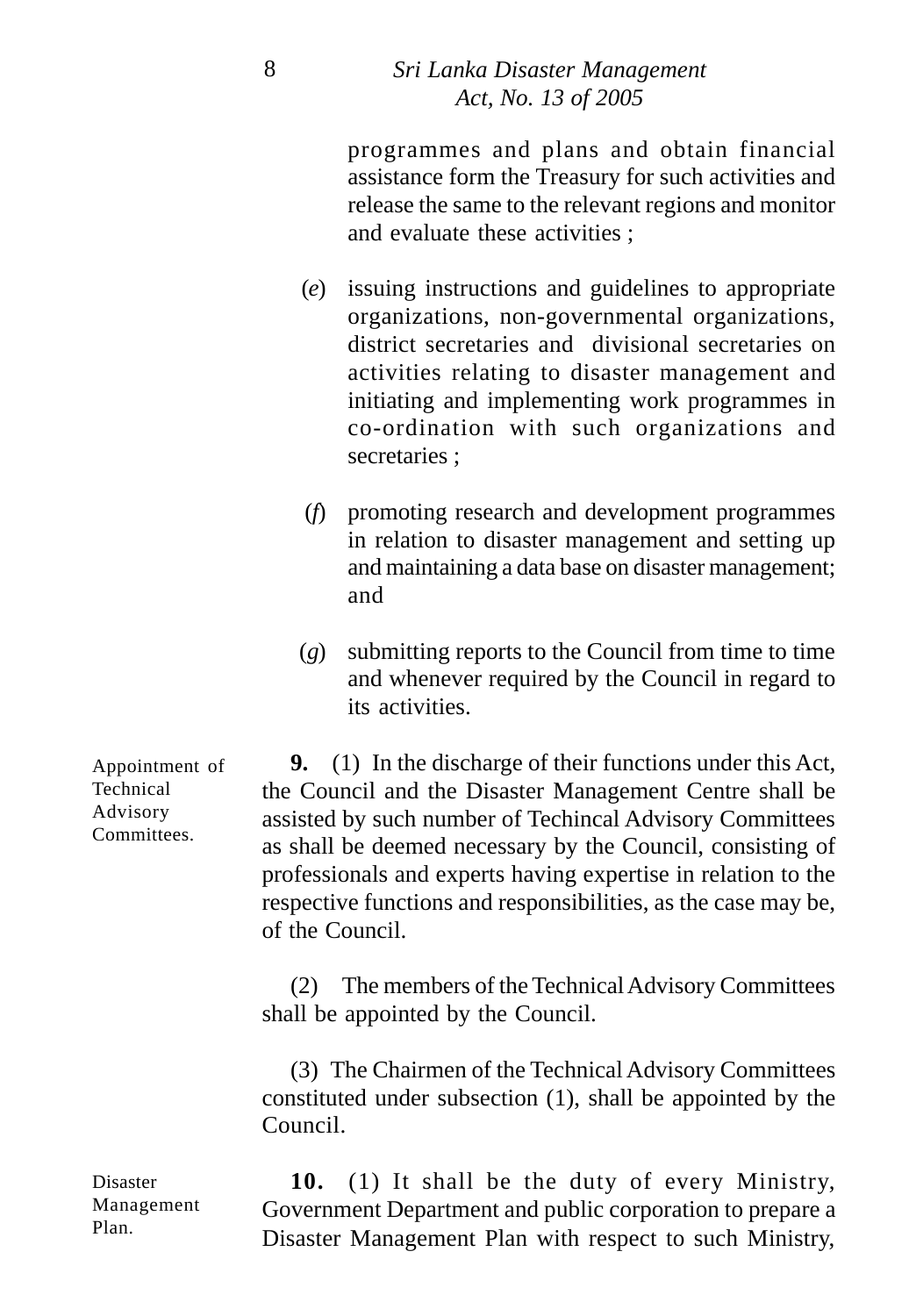Government Department, or public corporation, to counter any disaster or impending disaster, based on the National Disaster Management Plan and in accordance with such guidelines as may be specified by the Council.

(2) The Disaster Management Centre shall, if requested by a Ministry, Government Department or public corporation referred to in subsection (1), extend all necessary assistance to such Ministry, Department or Corporation, as the case may be, in the preparation of its Disaster Management Plan.

(3) Every Ministry, Government Department and public corporation shall on or before such date as shall be determined by the Council by Order published in the Gazette, submit to the Centre, a detailed Disaster Management Plan relating to the disaster counter-measures proposed to be taken by such Ministry, Government Department, public corporation, as the case may be, to counter any disaster or impending disaster.

(4) The Centre shall submit every Disaster Management Plan received by such Centre under subsection (3), to the Council for its approval.

**11.** (1) If at any time, the extent or severity of a disaster or impending disaster is or is likely to be so great, that any counter-measures that may become necessary to counter such disaster or impending disaster are beyond the resources or means normally available to the administration, the President may, on President's own motion or on the advice of the Council, by Proclamation declare that a state of disaster exists, either in respect of any area or areas specified in such proclamation, or of the whole country.

(2) Subject to the provisions of subsection (3), a Proclamation made under subsection (1) shall come into force on the date on which such Proclamation is made and shall, remain in force for a period of two months from the date of the making of the Proclamation, and may thereafter, if necessary, be extended for further periods not exceeding two months at a time.

Declaration of state of disaster.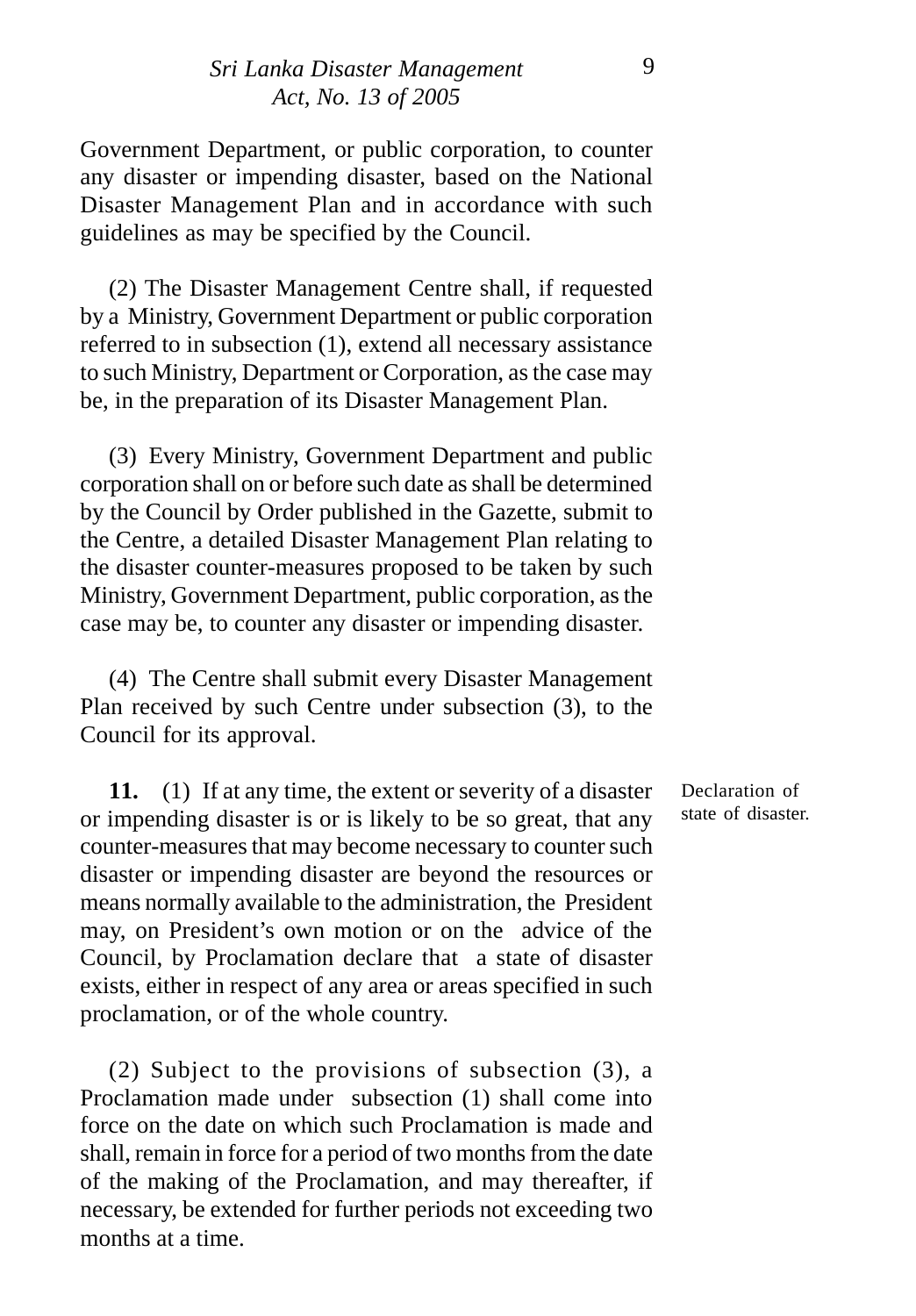(3) A Proclamation made under subsection (1), shall be placed before Parliament at its first sitting immediately after the date of declaration of the Proclamation, to be approved by a resolution of Parliament.

(4) If Parliament does not approve any Proclamation placed before it, such Proclamation shall, immedately upon such disapproval, cease to be valid and have no force in law, but without prejudice to anything lawfully done thereunder.

**12.** (1) Upon the declaration of a state of disaster by the President, the President shall direct any one or more appropriate organizations designated by the Council under section 21, to take immediate action to —

- (*a*) direct, co-ordinate and use all available resources as may be necessary within the area or areas in respect of which a Proclamation has been made under subsection (1) of section 11, to counter the efffect of the disaster or the impending disaster or to mitigate the effect of such disaster or impending disaster ;
- (*b*) direct, co-ordinate and use additional resources, if and when they become available, in accordance with such arrangements as may be made in respect of its allocation ; and
- (*c*) take all necessary measures provided for in the National Disaster Management Plan or the National Emergency Operation Plan as the case may be, and in accordance with such directions that may be issued to such appropriate organzation by the President.

(2) Notwithstanding the provisions of subsection (1), upon the declaration of a state of disaster by President under section 11, it shall be the duty of every Ministry, Government Department or public corporation, to take all measures necessary for the immediate implementation of their Disaster Management Plans prepared under section 10 within their respective Ministry, Department, or Corporation, as the case may be.

Procedure to be followed upon the declaration of a state of disaster.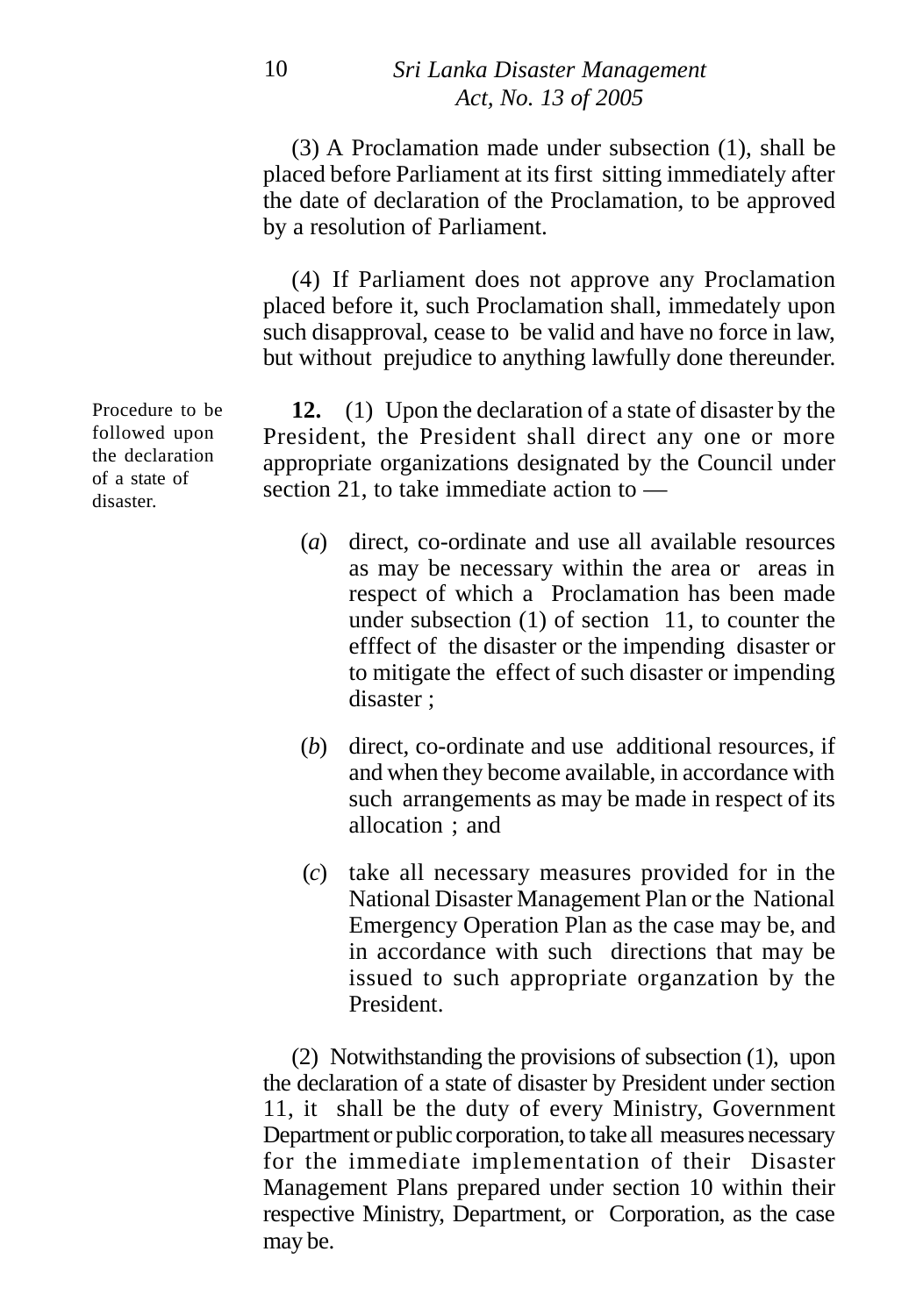**13.** (1) Notwithstanding the provisions contained in section 12, where a state of disaster is declared under section 11, the Council may, wherever it considers necessary or appropriate, obtain the assistance of any Non-Governmental organization, being a non-governmental organization whose activities are not detrimental to national independence and sovereignty, to assist any appropriate organization in the discharge of its duties under section 12.

(2) Where any assistance is obtained under subsection (1) from a non-governmental organization, such organization shall act in accordance with instructions issued by the appropriate organization it is assisting and shall, for service rendered be paid by the Council out of the Fund of the Council, such amount as shall be determined by the Council.

**14.** (1) It shall be the duty of an appropriate organization directed to take any action under section 12, to  $-$ 

- (*a*) enter any place where such appropriate organization believes on reasonable grounds that it is necessary to enter for the purpose of saving human life or for the prevention of injury to human life or for the rescuing of persons whose lives are endangered or to facilitate the carrying out of any other urgent measures with respect to relief from suffering and distress of affected persons ;
- (*b*) evacuate people, property and animals from affected or vulnerable areas ;
- (*c*) close traffic on any road, street (whether public or private) right of way or in any public place, for the implementation of disaster counter-measures until the police and the armed forces arrive ;
- (*d*) remove any obstruction impeding the implementation of disaster counter-measures with the assistance of the police or the armed forces ; and

Council to obtain assistance of nongovernmental organizations.

Duties of an appropriate organization.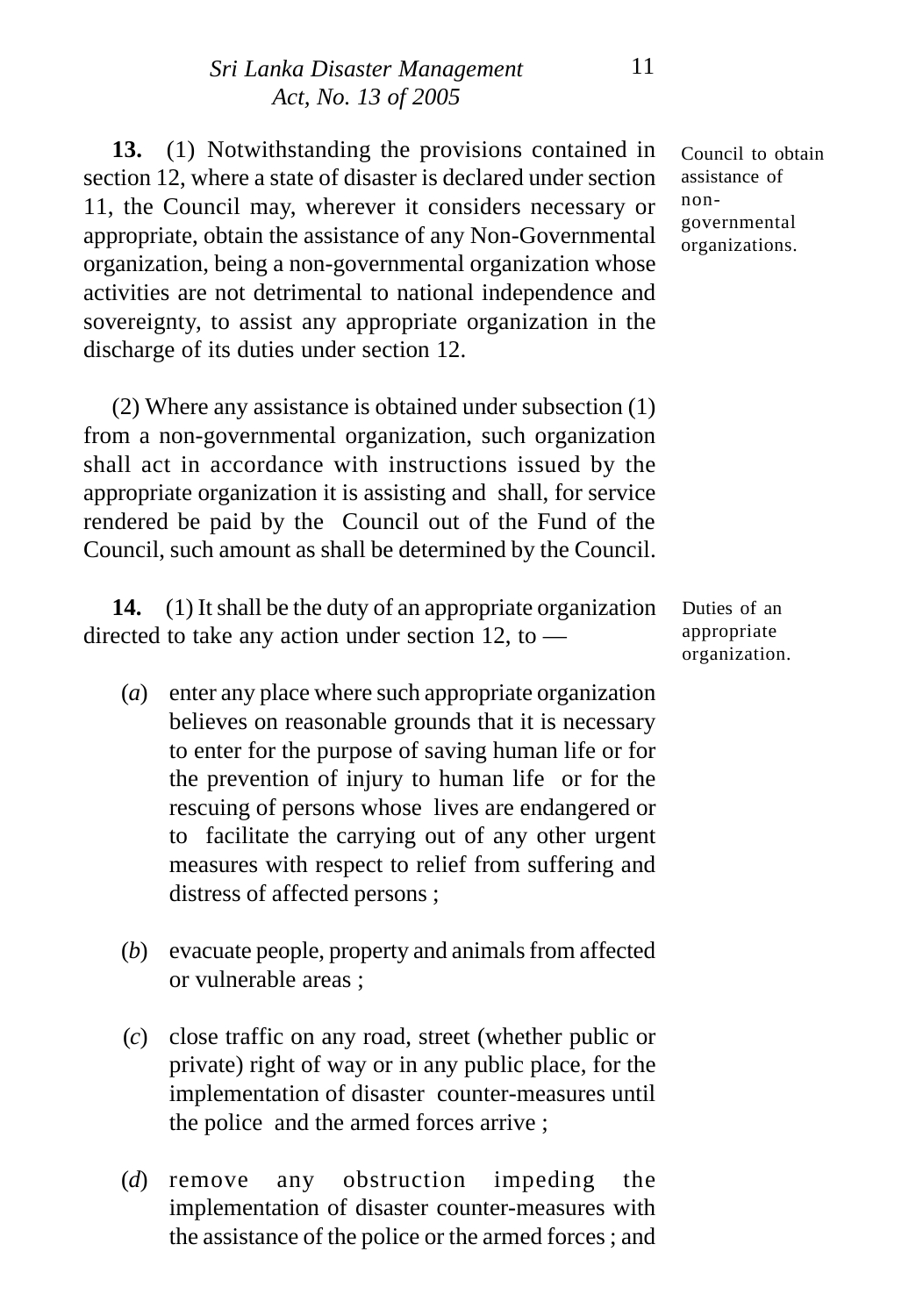(*e*) do any other act as such appropriate organization may consider reasonably necessary for the purpose of implementing effectively any disaster countermeasures or to perform any act preliminary or incidental to any action directed to be taken by such appropriate organization under section 12.

(2) The duties entrusted under subsection (1) on any appropriate organization shall be performed by such organization only within the area or areas in which such organization has been authorized to operate by the Council, in performing its duties under subsection (1) of section 12.

**15.** (1) Any person who suffers loss or damage to his or its property by reason of any act, omission or default in taking any action by an appropriate organization under subsection (1) of section 12 or in the perfomance of its duties under section 14 or by a non-governmental organization assisting an appropriate organization under section 13, or a police officer or member of the armed forces, shall be entitled to compensation in respect of any loss or damage caused, of an amount determined by the Divisional Secretary of the Division within which such property is situated. Award of compensation.

> (2) The Divisional Secretary may, for the purpose of determining the compensation payable under subsection (1), obtain the assistance of a government assessor.

> (3) The amount of compensation paid for any loss or damage caused to property shall, in case of dispute, be determined by the District Court within the jurisdiction of which the property is situated, on application made in that behalf by the person who suffered such loss or damage, by way of summary procedure.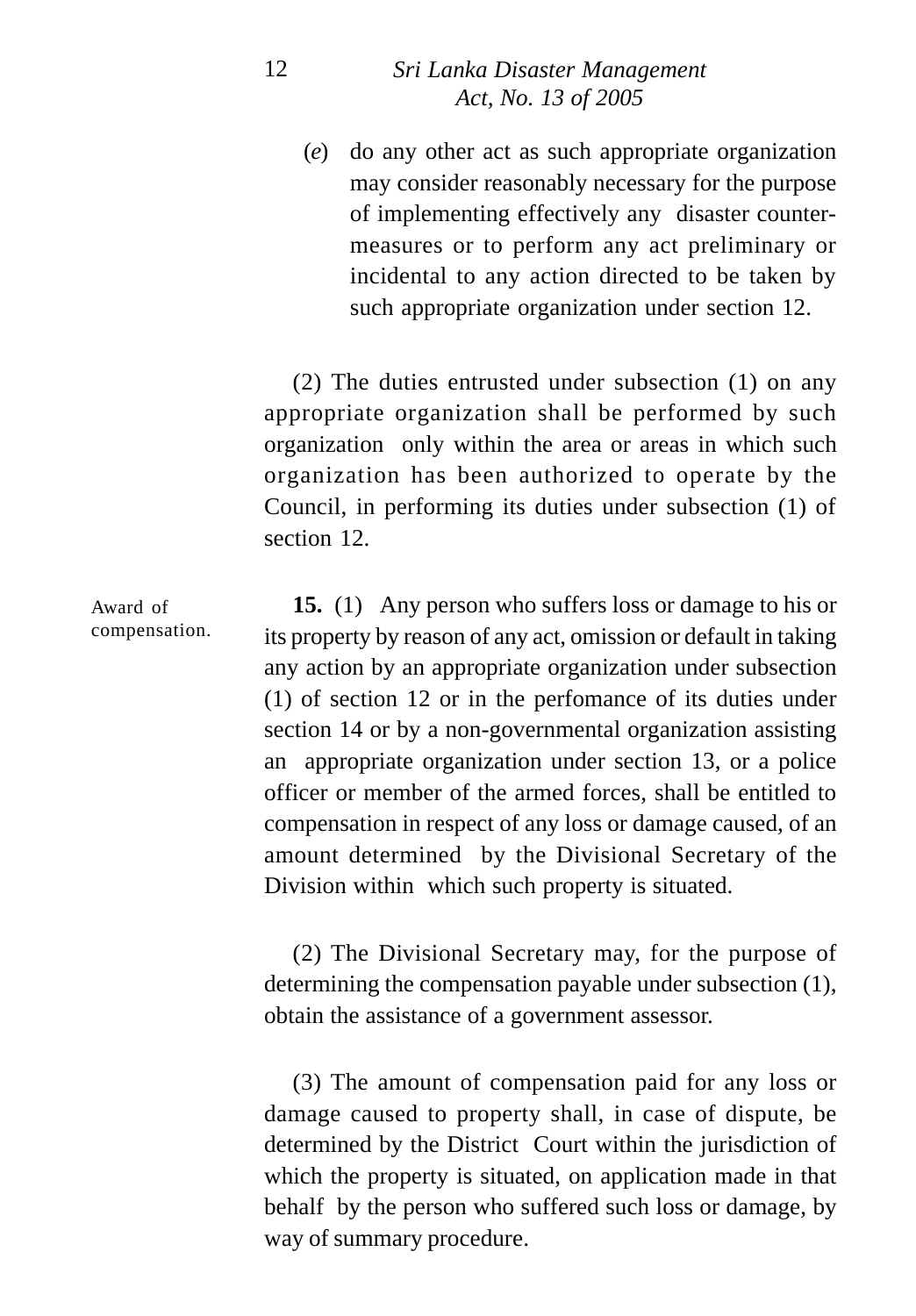**16.** The initial capital of the Council shall be ten million rupees. The amount of this initial capital shall be paid out of the Consolidated Fund and shall be credited to the Fund established under section 17. Capital of the Council.

**17.** (1) The Council shall have its own Fund. There shall be credited to the Fund of the Council— Fund of the Council.

- (*a*) money received from the Consolidated Fund, as initial capital of the Council ;
- (*b*) all such sums of money as may be received by the Council in the discharge of its functions ; and
- (*c*) all such sums of money as may be received by the Council by way of loans, donations, gifts or grants from any lawful source whatsoever, whether in or outside Sri Lanka.

(2) There shall be paid out of the Fund of the Council all such sums of money as may be required to defray any expenditure incurred by the Council in the discharge of its functions under this Act.

**18.** (1) The financial year of the Council shall be the calendar year. Accounts and audit.

(2) The Council shall cause proper books of accounts to be kept of the income and expenditure, assets and liabilities and all other transactions of the Council.

(3) The provisions of Article 154 of the Constitution relating to the audit of the accounts of public corporations shall apply to and in relation to the audit of the accounts of the Council.

| <b>19.</b> The provisions of Part II of the Finance Act, No. 38         |  |
|-------------------------------------------------------------------------|--|
| of 1971, shall <i>mutatis mutandis</i> , apply to the financial control |  |
| and accounts of the Council.                                            |  |

Application of Part II of the Finance Act, No. 38 of 1971.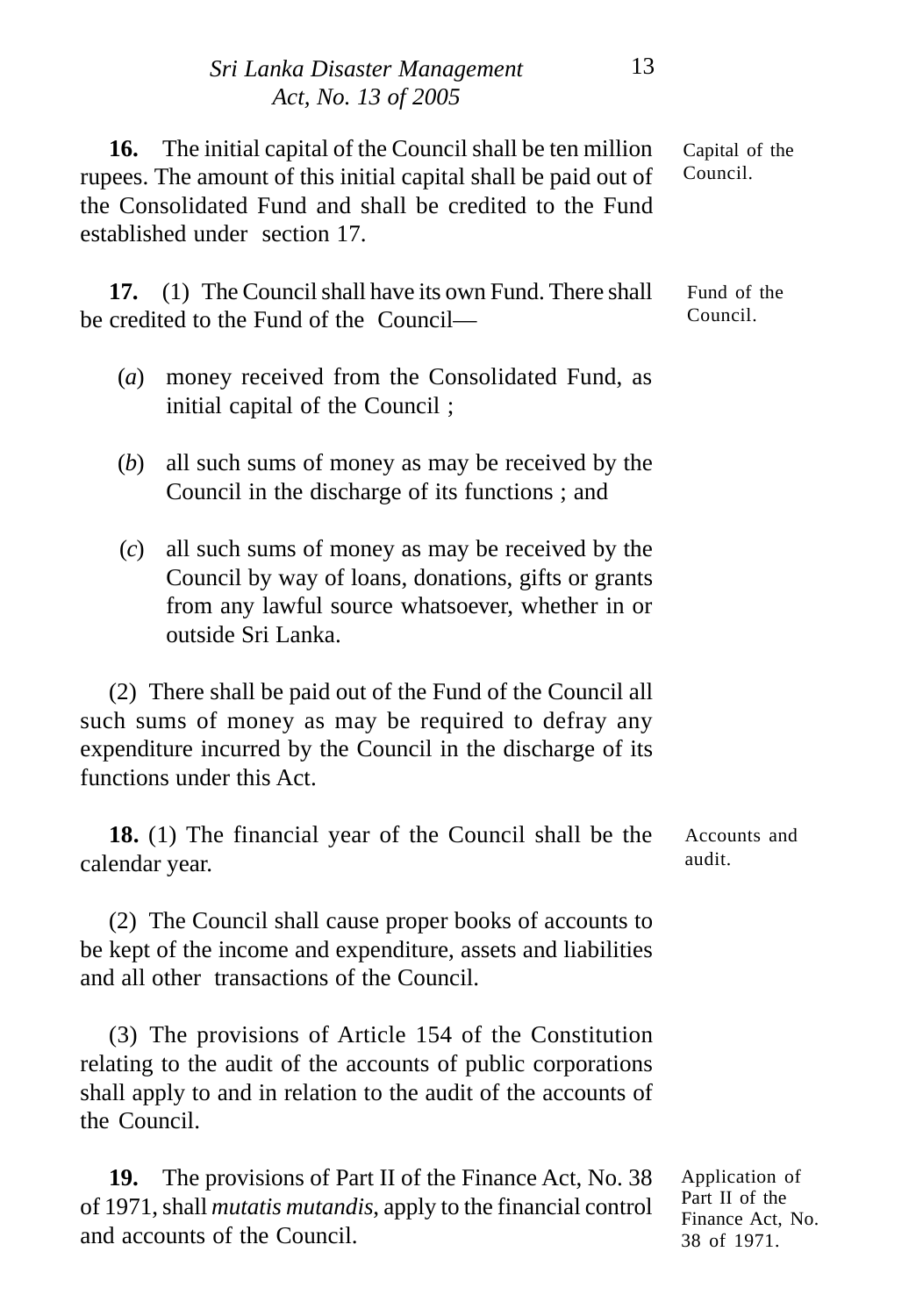Staff of the Council.

**20.** (1) The Council may appoint such number of officers, servants and agents as it considers necessary for the discharge of its functions and for the administration and implementation of this Act.

(2) The officers, servants and agents appointed under subsection (1) shall be remunerated in such manner and at such rates and shall be subject to such conditions of service as may be determined by the Council.

(3) At the request of the Council, any officer in the public service may with the consent of that officer and the Secretary to the Ministry of the Minister in charge of the subject of Public Administration, be temporarily appointed to the staff of the Council for such period as may be determined by the Council with like consent or be permanently appointed to such staff with like consent.

(4) Where any officer in the public service is temporarily appointed to the staff of the Council, the provisions of subsection (2) of section 14 of the National Transport Commission Act, No. 37 1991 shall, *mutatis mutandis*, apply to and in relation to him.

(5) Where any officer in the public service is permanently appointed to the staff of the Council, the provisions of subsection (3) of section 14 of the National Transport Commission Act, No. 37 of 1991 shall, *mutatis mutandis*, apply to and in relation to him.

(6) Where the Council employs any person who has entered into a contract with the Government by which he has agreed to serve the Government for a specified period, any period of service with the Council by that person shall be regarded as service to the Government for the purpose of discharging the obligations of such contract.

Designation of appropriate organizations.

**21.** (1) Whenever the Council considers it appropriate, the Council may designate any Ministry, Government Department, Public Corporation or the Disaster Management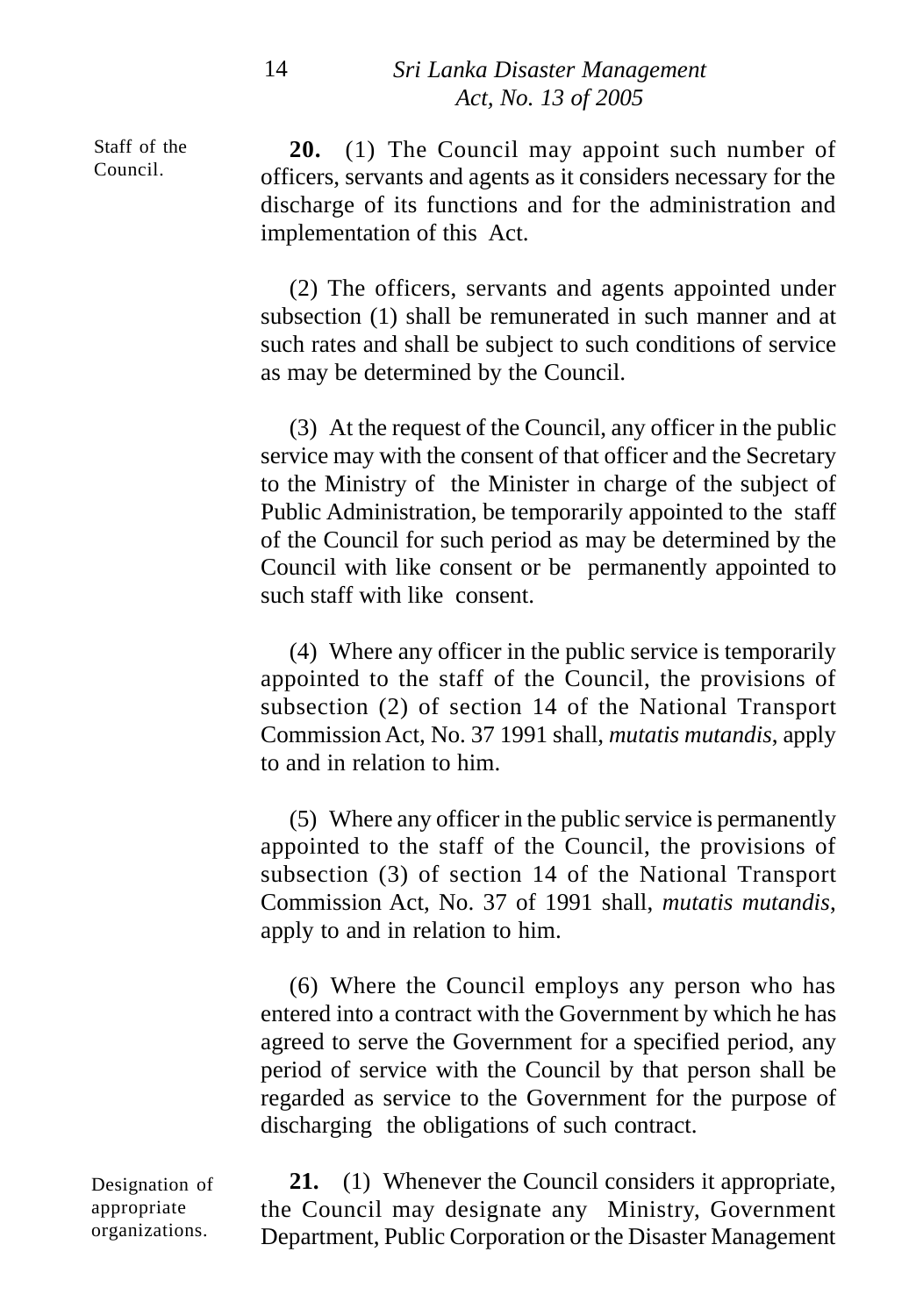Centre as an appropriate organization (in this Act referred to as an "appropriate organization") which will be required to carry out and implement the National Disaster Management Plan or the National Emergency Operation Plan, as the case may be, and generally assist the Council in the discharge of its functions.

(2) Notwithstanding the provisions of subsection (1), an appropriate organization shall also be required to perform any duties that it may be called upon to do under subsection (1) of section 12, and in general to assist the Council in the discharge of its functions under this Act.

(3) The Council shall determine and specify the functions which an appropriate organization should discharge in order to carry out and implement the respective plans referred to in subsection (1), and where necessary issue guidelines for the same.

(4) Where an appropriate organization is designated by the Council under subsection (1), the Council shall by Order published in the Gazette, specify the area or areas in which each such appropriate organizations, shall carry out its implementation activities.

(5) An appropriate organization may exercise its powers under this Act, only through such of its officers as are especially assigned in writing in that behalf by such organization.

**22.** (1) The Chairman may, subject to such conditions as may be specified in writing delegate all or any of his powers, duties or functions under this Act to any member or officer of the Council.

(2) Notwithstanding any such delegation under subsection (1) , the Chairman may exercise, perform or discharge any power, duty or function so delegated.

Delegation of powers, duties and functions by the Chairman.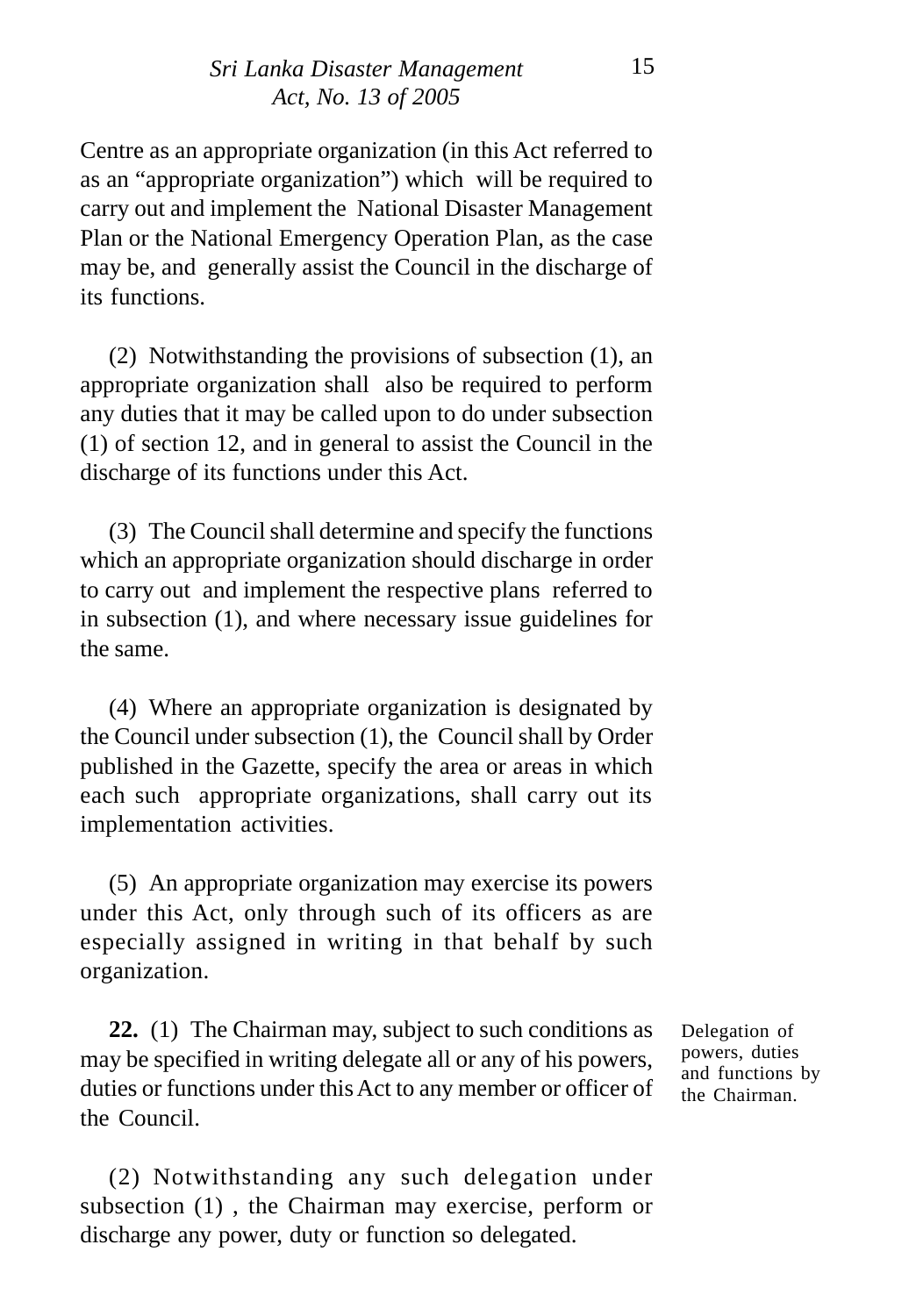(3) A member or an officer of the Council to whom any power, duty or function has been delegated under subsection (1) shall, in the exercise, performance or discharge of such power, duty or function, comply with such directions or conditions as the Chairman may from time to time communicate in writing to such member or officer, as the case may be.

(4) A member or an officer of the Council to whom any power, duty or function has been delegated under subsection (1) shall have the power to do, all acts and things that are incidental to the power, duty or function that is so delegated.

**23.** No suit shall lie against a member of the Council or any appropriate organization authorized by the President under section 12, or police officer or a member of the armed forces for any action which is done in good faith, in the performance of any duty imposed upon such member, appropriate organization, police officer or a member of the armed forces as the case may, under this Act.

**24.** Every person who assaults, obstructs, threatens, intimidates, abuses or insults any person exercising any power or discharging any duty conferred on or imposed on such person by this Act, shall be guilty of an offence under this Act and shall on conviction after summary trial before a Magistrate be liable to imprisonment of either description for a term not exceeding two years or to a fine not exceeding twenty five thousand rupees, or to both such imprisonment and fine. Offences and penalties.

Interpretation.

**25.** In this Act, unless the context otherwise requires —

"disaster" means the actual or imminent ocurrence of a natural or man-made event, which endangers or threatens to endanger the safety or health of any person or group of persons in Sri Lanka, or which destroys or damages or threatens to destroy or damage any property, and includes—

- (*a*) a landslide;
- (*b*) a cyclone;

Protection for action taken in good faith.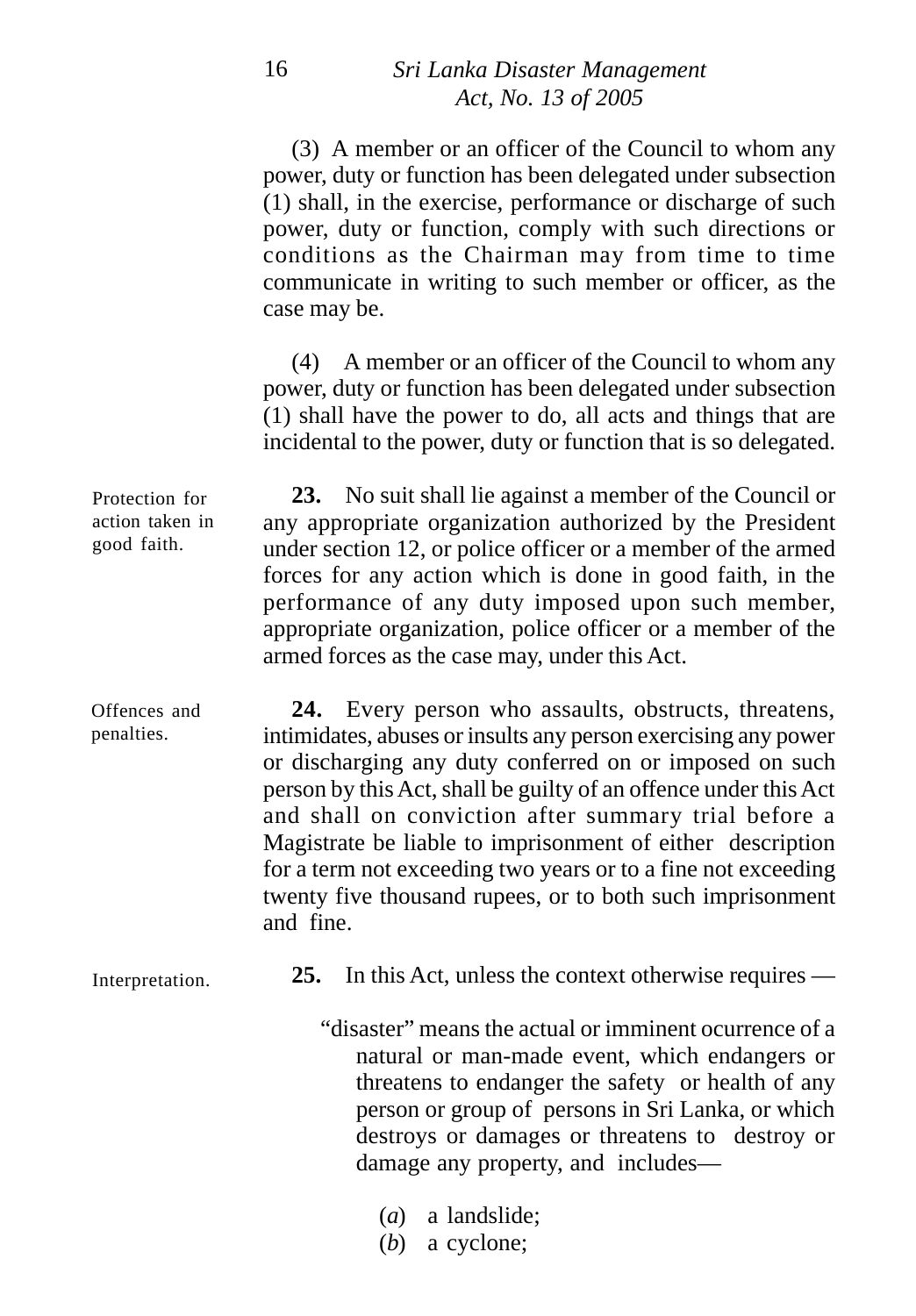- (*c*) a flood;
- (*d*) a drought,
- (*e*) an industrial hazard;
- (*f*) a tsunami (seismic wave);
- (*g*) an earthquake;
- (*h*) an air hazard;
- (*i*) a maritime hazard;
- (*j*) a fire;
- (*k*) an epidemic;
- (*l*) an explosion;
- (*m*) air raids ;
- (*n*) civil or internal strife ;
- (*o*) chemical accident;
- (*p*) radiological emergency;
- (*q*) oil spills including inland and marine oil spills;
- (*r*) nuclear disaster;
- (*s*) urban and forest fire;
- (*t*) coastal erosion; and
- (*u*) tornados, lightening strikes and severe thunder storms;
- "disaster counter-measures" means measures that are necessary or desirable to avert, minimize or counter the effect of an impending disaster or consequent to a disaster, to mitigate the effect of such disaster on members of the public or any property belonging to an individual or the State, and includes the conduct of, or participation in, training for such purposes ;
- "public corporation" means any corporation, board or other body which was or is established by or under any written law with funds or capital wholly or partly provided by the Government from the Consolidated Fund by way of grant, loan or otherwise; and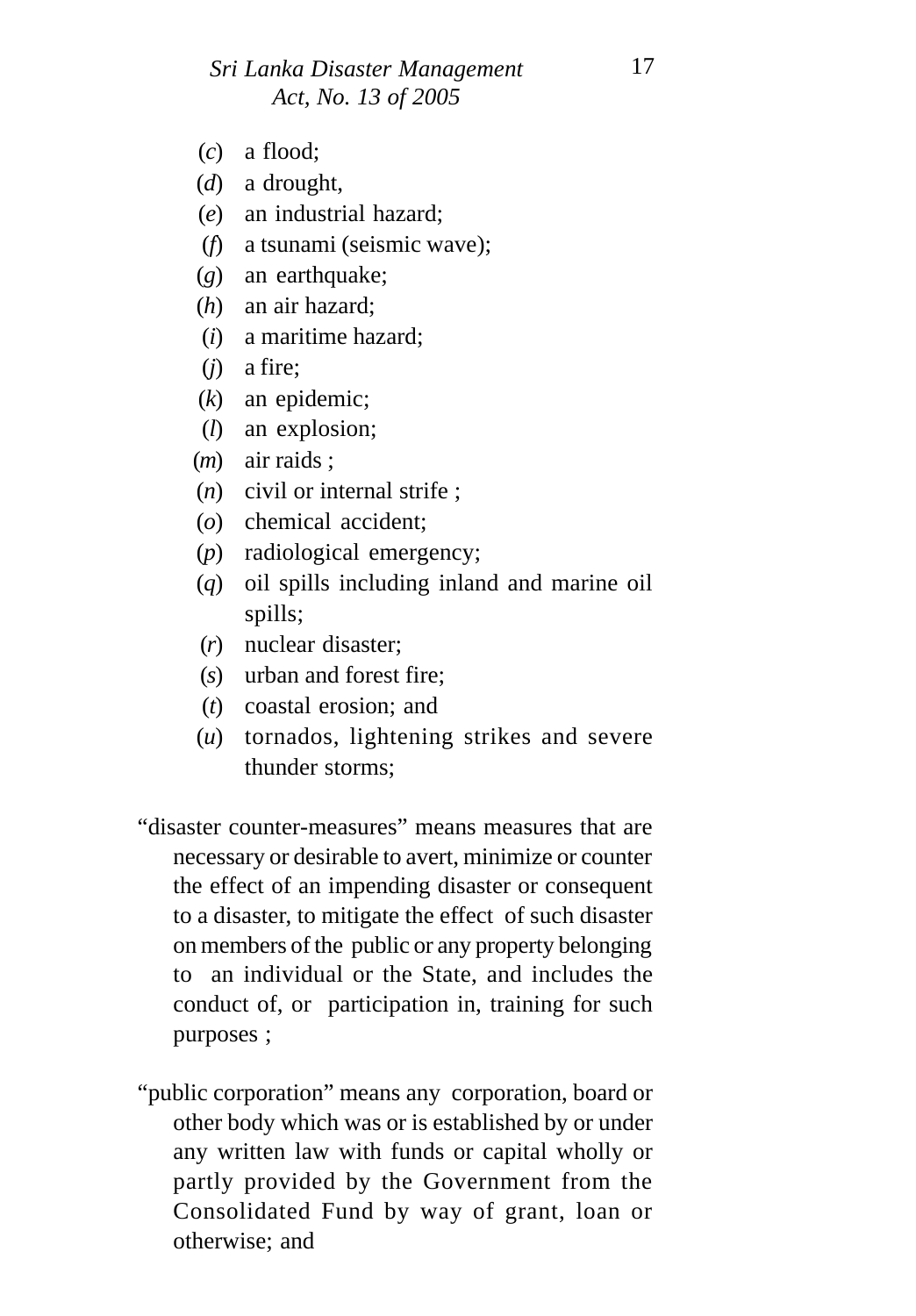"resources" includes manpower or animals, vehicles, boats, plant, appratus, implements, earthmoving eqipment or other equipment of any kind, finance, storage facilities, movable and immovable property considred essential for the life of the community.

**26.** In the event of any inconsistency between the Sinhala and Tamil texts of this Act, the Sinhala text shall prevail. of inconsistency.

Sinhala text to prevail in case